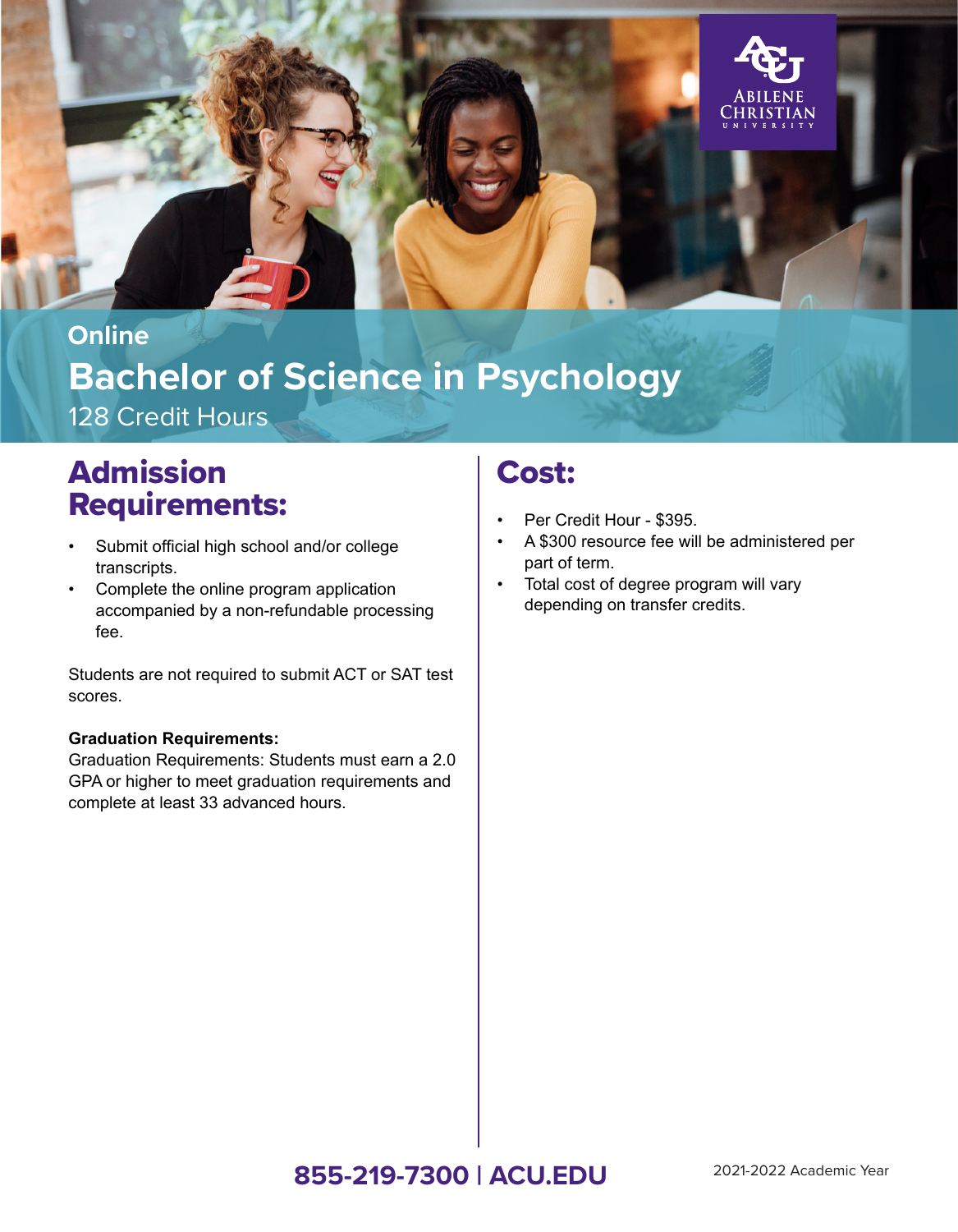# **Bachelor of Science in Psychology**



# Major Requirements:

## **Psychology Requirements**

**PSYC 120: Introduction to Psychology** A comprehensive survey of the science of psychology emphasizing human behavior. \*Also used to fulfill University Requirement.

#### **PSYC 232: Developmental Psychology**

A survey of the biological, cognitive, moral, and psycho-social development of the individual from conception through death.

#### **PSYC 233: Physiological Psychology**

Special emphasis on the nervous system, brain and behavior, neuroanatomy, genetics, neurological basis of learning, cognition, sensation, memory, motivation, and abnormal behavior.

#### **PSYC 241: Cognition and Learning**

Includes the fundamentals of perception, learning, memory, cognition, and intelligence.

#### **PSYC 351: Experimental Psychology**

A survey of experimental methods employed in the study of human behavior. Special attention is given to the sensory systems, perception, and learning. Required laboratory is graded with the course.

#### **PSYC 368: Psychological Tests and Measurements**

A study of the principles of psychological measurement including scale development and evaluation. An overview of the major assessment instruments in each area of psychological testing.

## **PSYC 370: Social Psychology**

A study of the processes of intersocial stimulation and their consequences.

#### **PSYC 382: Abnormal Psychology**

A study of the types of psychopathologies, their causes, and accepted methods of treatment.

#### **PSYC 451: Statistics in Psychological Research**

Basic formulas, methods and interpretations of statistical measures, both descriptive and inferential. Special emphasis placed on the integration of statistics and (cont'd) experimental design in psychological research. Provides extensive training in SPSS software skills for data analysis and display.

#### **PSYC 485: Introduction to Counseling**

Introduction to theory and practice of counseling. Emphasis is on the development of essential attending, interviewing, and influencing skills.

#### **PSYC 493: History of Theories in Psychology**

Survey of major psychological theories and systems and an overview of the history of psychology with an emphasis on modern history. A capstone and writing-intensive course.

## **Psychology Selections**

Courses may include:

#### **PSYC 278: Stress and its Management**

The impact of stress on physical and emotional health; survey and practice of stress management methods.

#### **PSYC 305: Peacemaking**

Prepares students to recognize, analyze, and act to prevent or stop destructive conflict and transform it into social change that is just and that meets human needs.

#### **PSYC 345: Sexual Minorities: Identities and Communities**

A survey of the development of sexual minority identities and communities and their interaction with majority culture based on critical assessment of social/behavioral science research.

# **855-219-7300 | ACU.EDU** 2021-2022 Academic Year